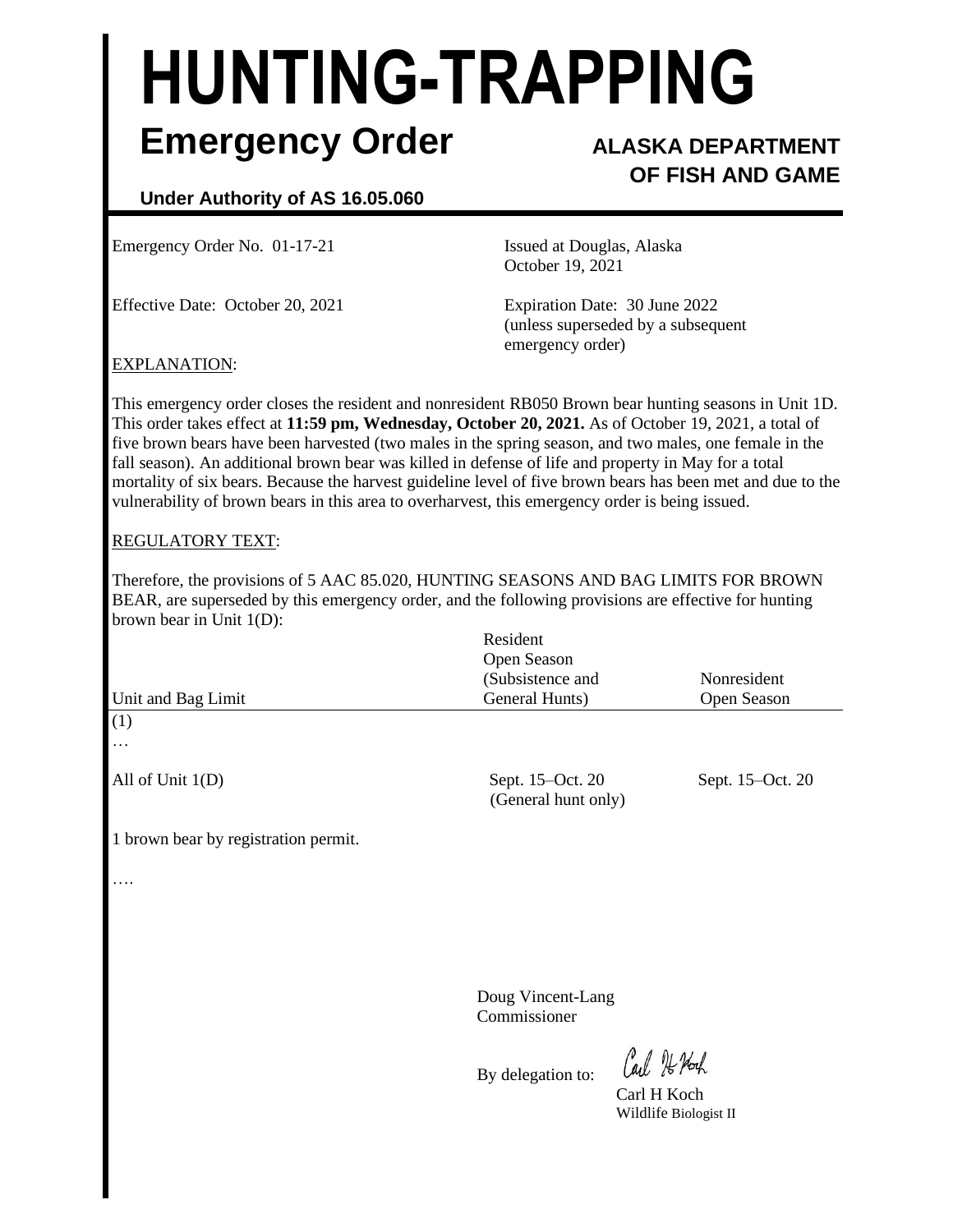Emergency Order No. 01-17-21 2 October 19, 2021

#### JUSTIFICATION:

During 2020, forty-nine brown bears (24F: 23M: 2 Unk) were killed in GMU 1D including 19 harvested by hunters (9F: 10M) and 30 non-hunt kills (15F: 13M: 2 Unk; agency kills, defense of life and property, and vehicle collisions). This record high mortality event resulted in an estimated 16-20% reduction in the population and prompted the development of a new brown bear management plan for GMU 1D which the Alaska Department of Fish and Game (ADF&G) presented (via Zoom) at the March 4, 2021, meeting of the Upper Lynn Canal Fish and Game Advisory Committee. The goal of this new plan is to recover the brown bear population and preserve future sustainable hunting opportunity. The plan does that by temporarily reducing hunting mortality through a harvest cap and by seeking to reduce human-bear conflict that results in bear mortalities through educational outreach by ADF&G and our partners. We anticipate this plan being in effect for about five years.

Beginning in spring 2021 ADF&G limited hunter harvest of brown bears in GMU 1D to five total brown bears including no more than two females in a calendar year.

Because other human caused mortality (DLP, etc.) reduces the population, hunting will also be closed when total brown bear mortality for the calendar year reaches seven total bears or two female bears. Human-caused mortality in excess of seven bears may be deducted from the hunting harvest quota for the following hunting season (i.e., the next calendar year).

#### DISTRIBUTION:

The distribution of this emergency order is to the attached listing. Copies are available from the Department of Fish and Game offices in Juneau, Douglas, Petersburg, Ketchikan, Sitka, Yakutat, Haines, Anchorage, Nome and Fairbanks.

Lieutenant Governor's Office Assistant Attorney General (Board of Game Liaison) Commissioner, Department of Fish and Game Division of Wildlife Conservation **Director** Deputy Director Assistant Director Regional Supervisors Management Coordination Team Area Biologists (Statewide) Fairbanks public desk Anchorage information officer Douglas public desk Regulatory Coordinator, IM, Anchorage Riley Woodford HQ, Juneau Webmaster HQ, Juneau Haines public desk Division of Boards **Director** Board of Game Division of Subsistence Southeast Regional Supervisor Fish and Game Advisory Committee Chairpersons Juneau-Douglas Upper Lynn Canal DPS––Alaska Wildlife Troopers **Director**